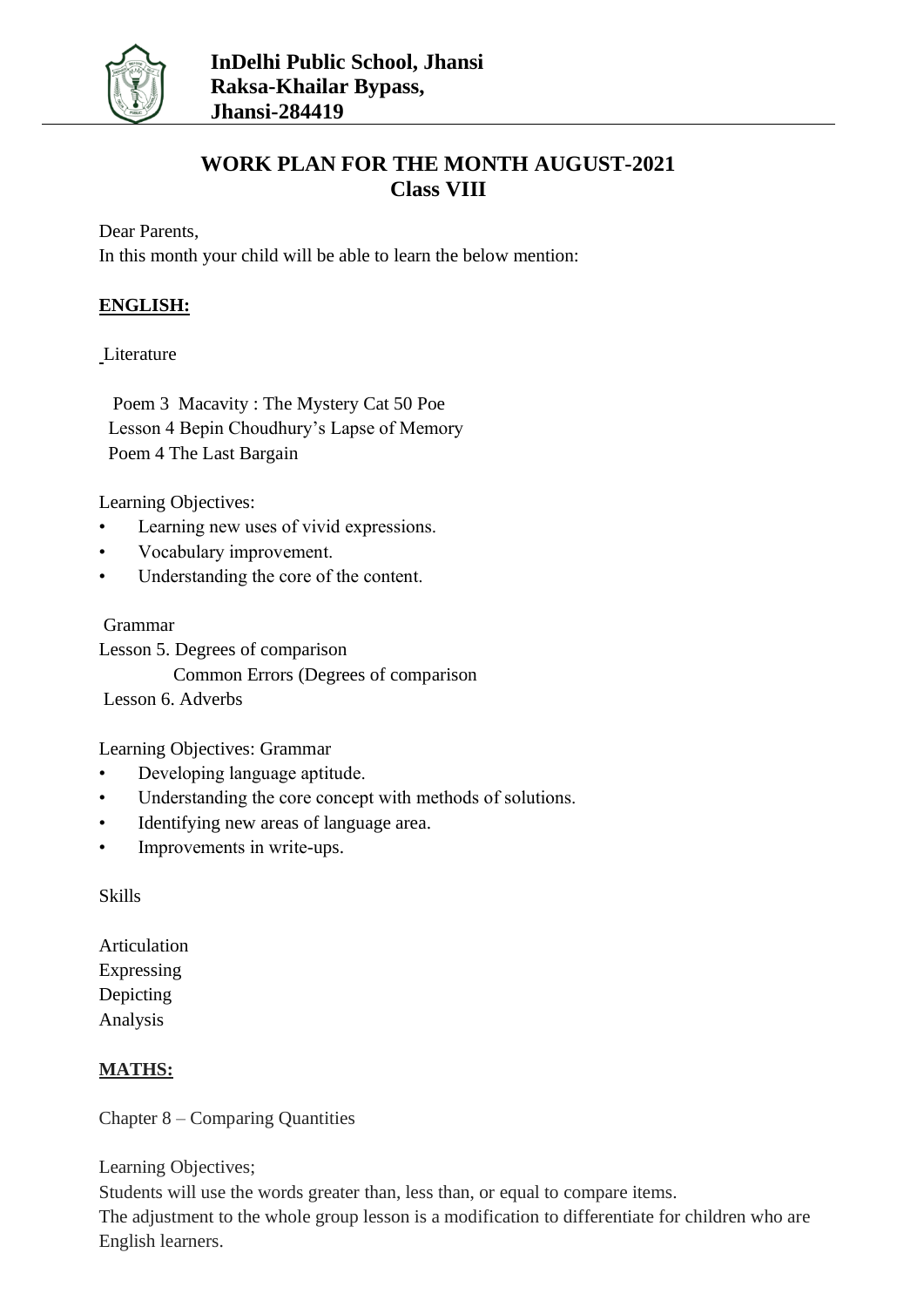Chapter 4 – Practical Geometry Learning Objectives; Understand geometrical terminology for angles, triangles, quadrilaterals and circles. Measure angles using a protractor. Use geometrical results to determine unknown angles.

Chapter 9 – Algebraic Expressions and Identities

Learning Objectives:

Understand that the decimal representation of a rational number is either termination or repeating. Understand the difference between rounding a decimal and truncating it. Solve real-world problems involving all four operations with rational numbers.

# **SOCIAL STUDIES**

# **HISTORY**:

Chapter 5- When People Rebel

Learning objectives:

1)Effects of revolt 2)Criticize criel practices of British

Chapter:6- Weavers,Iron Smelters and Factory Owners

Learning objectives: 1) Discover the process of de-industrialisation 2)Idea of the technologies and the lives of weavers

Skills: 1)Description, 2)Analysis, 3)Recite 4)Elaborate

# **GEOGRAPHY**:

Chapter 4: Agriculture

Learning objectives:

Learn about various type of farming and developments in agriculture in two different regions.

Skills: 1)Description ,2)Awareness 3)Comparison 4)Recitation.erationscs

#### **CIVICS**

Chapter- Understanding Laws

Learning Objectives:-

1) Do laws apply to all. 2)How do new laws come about. 3)Unpopular and controversial laws.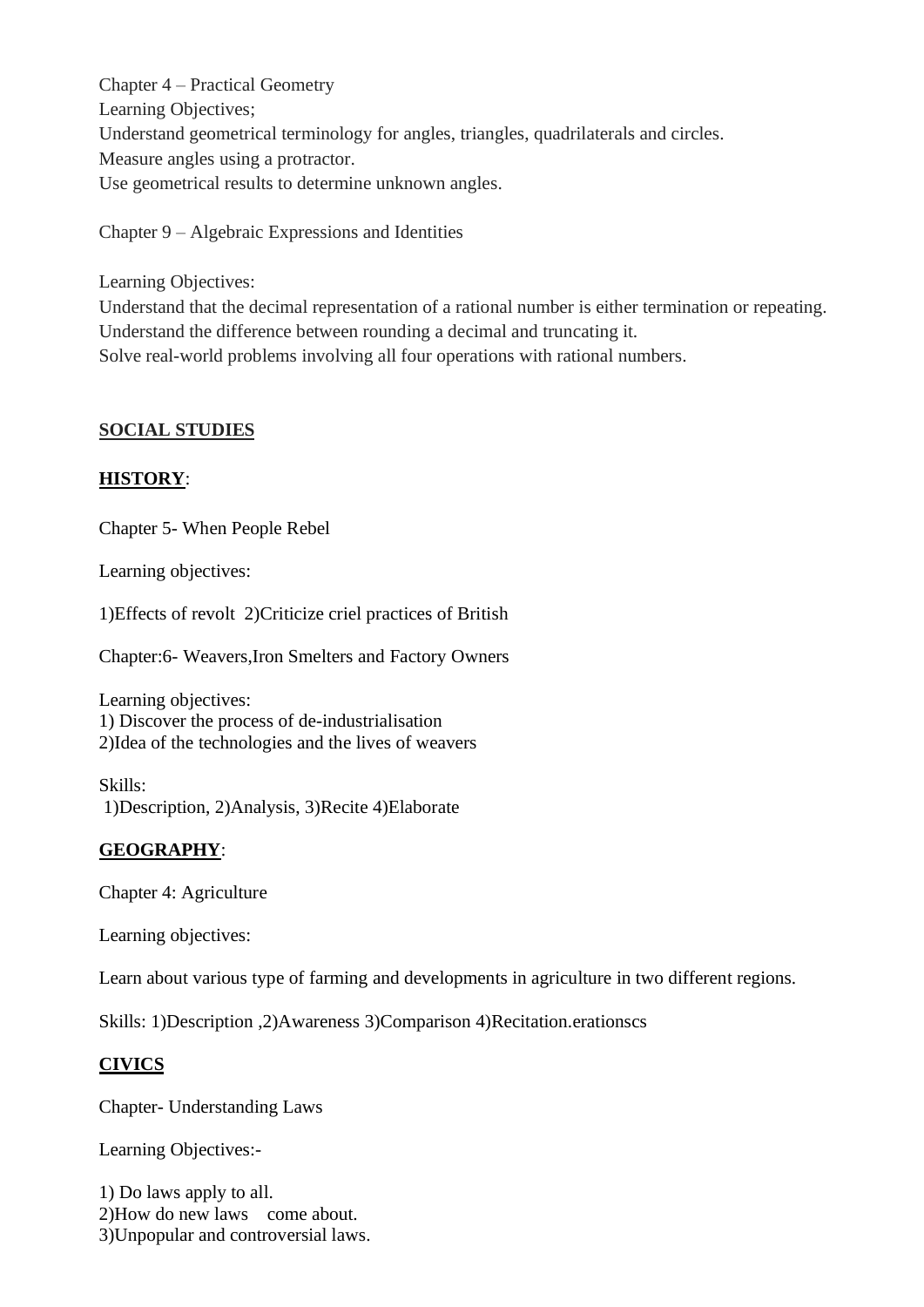4)Repressive policy 5)Laws related to domestic violence

Skills:- 1(Elaborating 2) reading 3)comprehension 4) Students will aware about how and why government initiate different laws.

5) They will develop the skills to know about the controversy related to the laws.

# **SCIENCE**

- Chapter: 03: Synthetic Fibres and Plastics
- Chapter: 04: Materials: Metals and Non-Metals
- Learning Objectives:

Understanding Synthetic fibres as opposed to Natural fibres (Cotton, Jute, Linen, Hemp, Wool, Silk etc which are obtained from plants and animals). Difference between natural and synthetic fibre, Types of synthetic fibre: Rayon, Nylon, polyester and acrylic and how they are products of petrochemical substances. Characteristics of synthetic fibre

Understanding Plastics and polythenes as a different class of synthetic fibres, Thermoplastics and thermosetting plastics. Factors which make plastics amenable for the extensive domestic and industrial use, Plastics as health and environmental hazards, The 5-R principal (Reduce, Reuse, Recycle, Recover and Reuse) and how plastics fit into principal.

Familiarize with metals and non-metals, Differentiating between them basis their physical properties and chemical properties. Physical properties against which differentiation can be made are : Hardness, lustre, sonorous behaviour, ductility, malleability, conductivity (of heat and electricity) etc

Chemical properties against which they can be distinguished are: reactivity with air (oxygen), water, acids, bases, displacement reactions etc., wherein they make different compounds depending on their chemical behaviours

Skills:

Focus of cognitive Thinking / Making sense of abstract ideas for learning concepts. Experimenting (through activities), making observations, analyzing them and drawing inferences. Observing, comparing, analysing and Inferencing.

# **HINDI**

```
पाठ 3 बस की यात्रा
पाठ 5 चिट्ठठयों की अनूठी दनुनया
```
व्यवहारिक ज्ञान ववद्याचथियों को हास्य ववधा से परिचित किाना